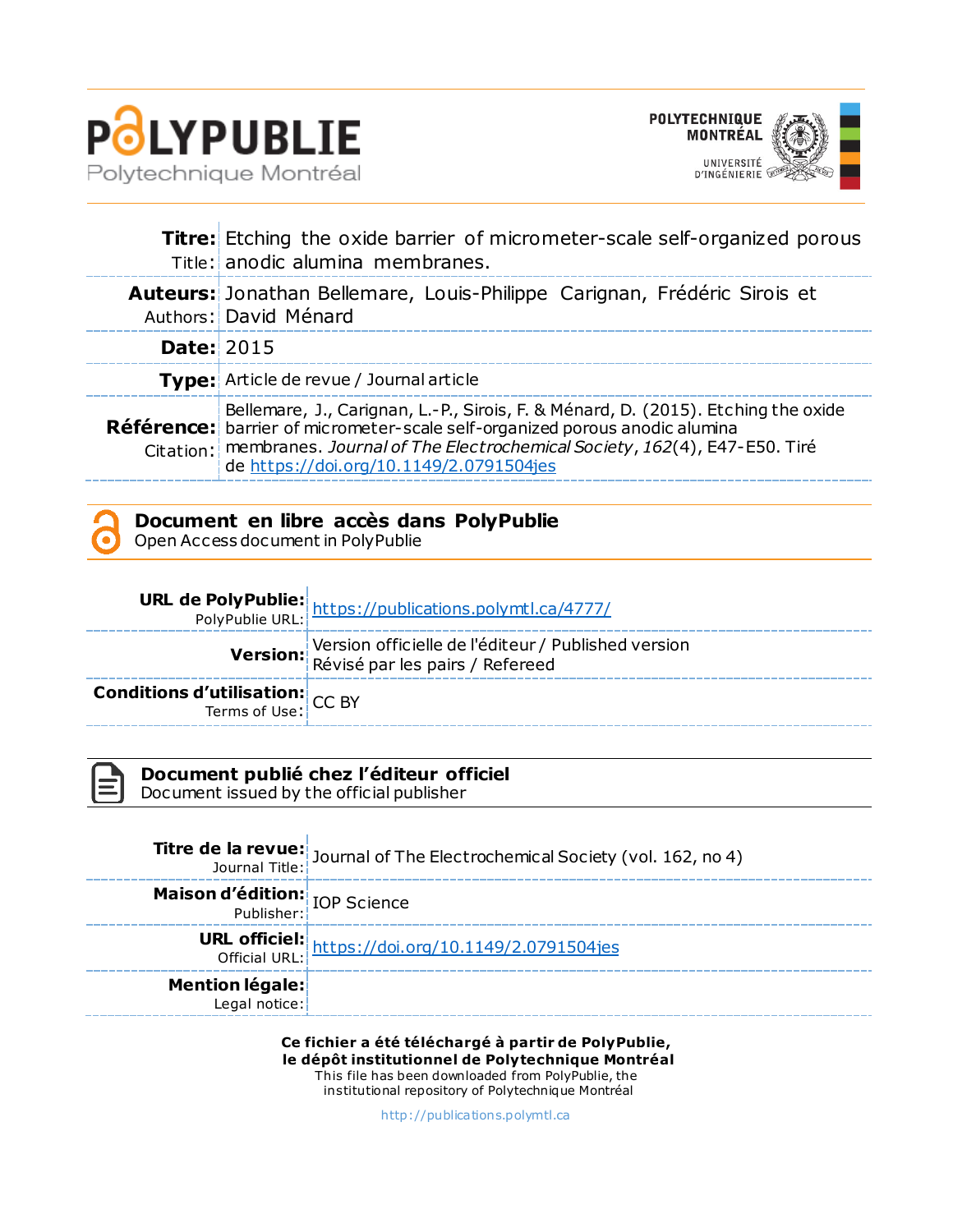

# **OPEN ACCESS**

# Etching the Oxide Barrier of Micrometer-Scale Self-Organized Porous Anodic Alumina Membranes

To cite this article: Jonathan Bellemare *et al* 2015 *J. Electrochem. Soc.* **162** E47

View the [article online](https://doi.org/10.1149/2.0791504jes) for updates and enhancements.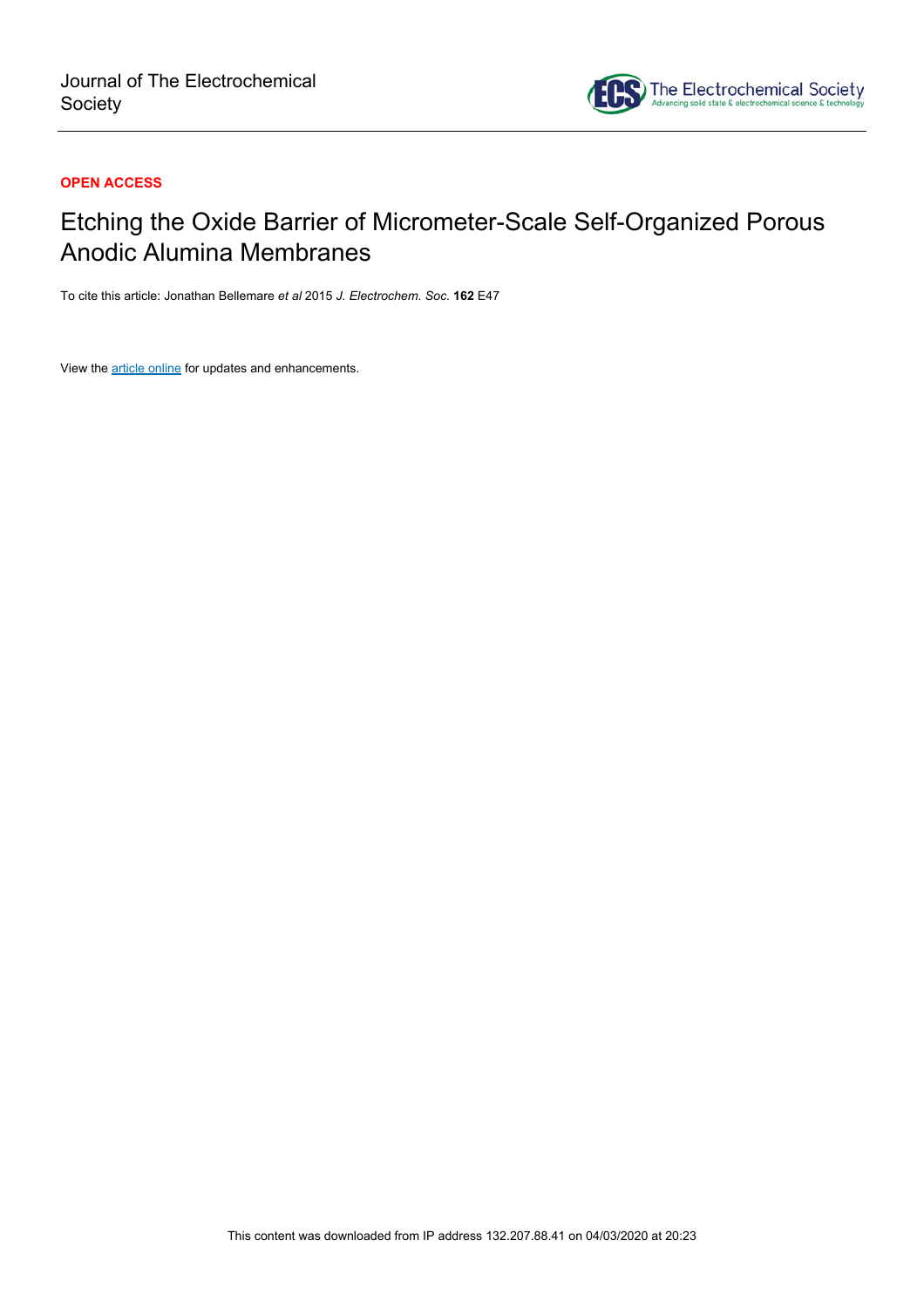

# **Etching the Oxide Barrier of Micrometer-Scale Self-Organized Porous Anodic Alumina Membranes**

# **Jonathan Bellemare,<sup>2</sup> Louis-Philippe Carignan, Frédéric Sirois, and David Ménard**

*Department of Engineering Physics, Polytechnique Montreal, Station Centre-ville, QC H3C 3A7, Canada ´*

We develop a quantitative model to calculate the optimal experimental conditions for the etching of the oxide barrier of porous anodic alumina (PAA) membranes. The method is applied to a membrane fabricated at 370 V in a solution of 2% citric acid. The process creates a network of small pores at the bottom of the larger pores, which accelerates the oxide barrier etching relatively to the pore walls of the PAA membranes, when etched in a solution of phosphoric acid. The oxide barrier etching is confirmed by observation of PAA membranes using scanning electron microscopy, revealing the formation of the small pores and the preferential etching of the bottom of the pores rather than the pore walls. The proposed method, which leads to a better control over the fabrication of nanoporous templates, can be adapted to oxide barriers of different PAA membranes formed at different voltages and in different acids.

© The Author(s) 2015. Published by ECS. This is an open access article distributed under the terms of the Creative Commons Attribution Non-Commercial No Derivatives 4.0 License (CC BY-NC-ND, [http://creativecommons.org/licenses/by-nc-nd/4.0/\)](http://creativecommons.org/licenses/by-nc-nd/4.0/), which permits non-commercial reuse, distribution, and reproduction in any medium, provided the original work is not changed in any way and is properly cited. For permission for commercial reuse, please email: [oa@electrochem.org.](mailto:oa@electrochem.org) [DOI: [10.1149/2.0791504jes\]](http://dx.doi.org/10.1149/2.0791504jes) All rights reserved.

Manuscript submitted October 13, 2014; revised manuscript received January 28, 2015. Published February 6, 2015.

Porous anodic alumina (PAA) membranes provide useful templates for fabricating nanostructures, such as nanowires,<sup>1</sup> nanotubules,<sup>[2](#page-5-1)</sup> nanorods, $3$  nanotubes, $4$  and nanodots, $5$  which can be exploited in technological applications. Current applications include, among others, human blood filters,  $\frac{6}{1}$  $\frac{6}{1}$  $\frac{6}{1}$  micrometer and nanometer filters,  $\frac{7}{1}$  and solar cells.[8](#page-5-7) The PAA membranes, which are fabricated by electrochemical processes, exhibit a hexagonal array of vertical pores that are open on their surface and closed by an oxide barrier at the bottom. In order to obtain PAA membranes that are open on both sides, such as required in filter applications or when electrodepositing nanowires, one needs to develop a strategy for removing the oxide on the bottom side.

Several articles proposed methods to etch the oxide barrier of PAA membranes, each with their advantages and disadvantages. Han et al.<sup>9</sup> reported a straightforward method to etch the oxide barrier by first removing the PAA membranes from the growth foil, then by covering the open side with a protective polymer made of nitrocellulose and polyester resin, and finally by etching the membrane in phosphoric acid, 5 wt% at 30◦C, until the dissolution of the oxide barrier. While this method is relatively simple and applicable to membranes grown at any voltage, that is, with various geometrical parameters, it requires the application of a protective polymer and its subsequent removal, a delicate operation since the membrane is quite fragile. Also, the polymer can contaminate the membrane. This method has been used in our group to fabricate arrays of ferromagnetic nanowires.<sup>10</sup>

Nielsch et al.<sup>11</sup> exploited the natural chemical widening of the pores of PAA membranes in order to decrease the voltage required for anodization due to the oxide barrier being thinner and allowing the formation of smaller pores in the oxide barrier. Their application of a constant current of 0.29 A/cm2 during 15 min., followed by a constant current of 0.135 A/cm2 also during 15 minutes, yielded a network of small open pores at the bottom surface. With this interesting insitu method, the oxide layer is not always completely removed, but rather pierced, and it is also difficult to obtain the desired pore size, due to the initial chemical widening. This method was also used with membranes fabricated at 40 V, but no indication about how to extend it to other anodization voltages is provided in the paper.

Another approach used by Zhao et al.<sup>12</sup> is to etch the oxide barrier using a slowly decreasing voltage ramp, from 40 V to 15 V at a rate of 1 V per 9 s, in order to create a network of small pores at the bottom of the large pores in the PAA membrane, initially grown at 40 V. In this method, the membrane is initially dipped into a 0.5 M KCl solution and act as the cathode, whereas a graphite plate is used as the anode. Setting the potential difference at the PAA membrane

<span id="page-2-0"></span>zE-mail: [jonathan-2.bellemare@polymtl.ca](mailto:jonathan-2.bellemare@polymtl.ca)

and the graphite plate between  $-4$  V and  $-5$  V, the pH at the bottom of the pores becomes basic and the oxide layer is dissolved. This method reduces the risk of breaking the PAA membrane when it is removed from its growth foil. On the other hand, the authors reported a problem with corrosive pits on aluminum surface, potentially leading to the destruction of the PAA membrane. The method, as presented, is only relevant for membranes fabricated at 40 V.

Furneaux et al.<sup>13</sup> also used the decreasing voltage technique to etch PAA membranes anodized in  $H_3PO_4$  at 160 V. In brief, the authors decreased the voltage by steps of 0.3 V until they reached 0.1 V. They mentioned that the current decreased significantly at each voltage drop and increased after. However, the authors did not provide any detail about the time needed to perform the entire process.

Choi et al.<sup>14</sup> etched PAA membranes anodized in  $H_3PO_4$  at 195 V. They decreased the voltage by 2 V every 180 s until they reached 80 V. The anodization becoming really slow at low voltages in  $H_3PO_4$  (low current), they completed the anodization in a 0.3 M oxalic acid solution. Using this new solution, they decreased the voltage by 2 V every 30 s for an overall process time of ∼ 6 hours.

As opposed to the literature above, this paper presents an etching method that can be applied to PAA membranes processed at various anodization voltages and in various solutions. Such a generic method will avoid the recourse to particular empirical recipes for each case. First of all, we develop a quantitative model to calculate the various voltages and durations involved in the process of a complete etching of the membrane, while minimizing the etching time and avoiding as much as possible pore widening. Using values calculated by the model, we gradually decrease the anodization voltage by steps, until the oxide barrier becomes completely filled with small pores, allowing us to preferentially etch the barrier and not the membrane walls in phosphoric acid. In order to avoid the use of another solution at low anodization voltages, which would allow accelerating the growth, we decided to increase the temperature instead. In this paper, we use PAA membranes made at  $370 \text{ V}^{15}$  to confirm our theory. At this voltage, the pores (at a micrometer scale) are significantly larger than that of the membranes fabricated at lower voltages presented in the literature above. The resulting images with scanning electron microscopy (SEM) allow us to clearly see the network of small pores created in the oxide barrier and the preferential etching due to this network.

#### **Quantitative Model of Barrier Etching**

PAA membranes exhibit a hexagonal pore structure, which can be described using three geometrical parameters, namely the pore interval, *D*, the thickness of the membrane, *h*, and the pore diameter,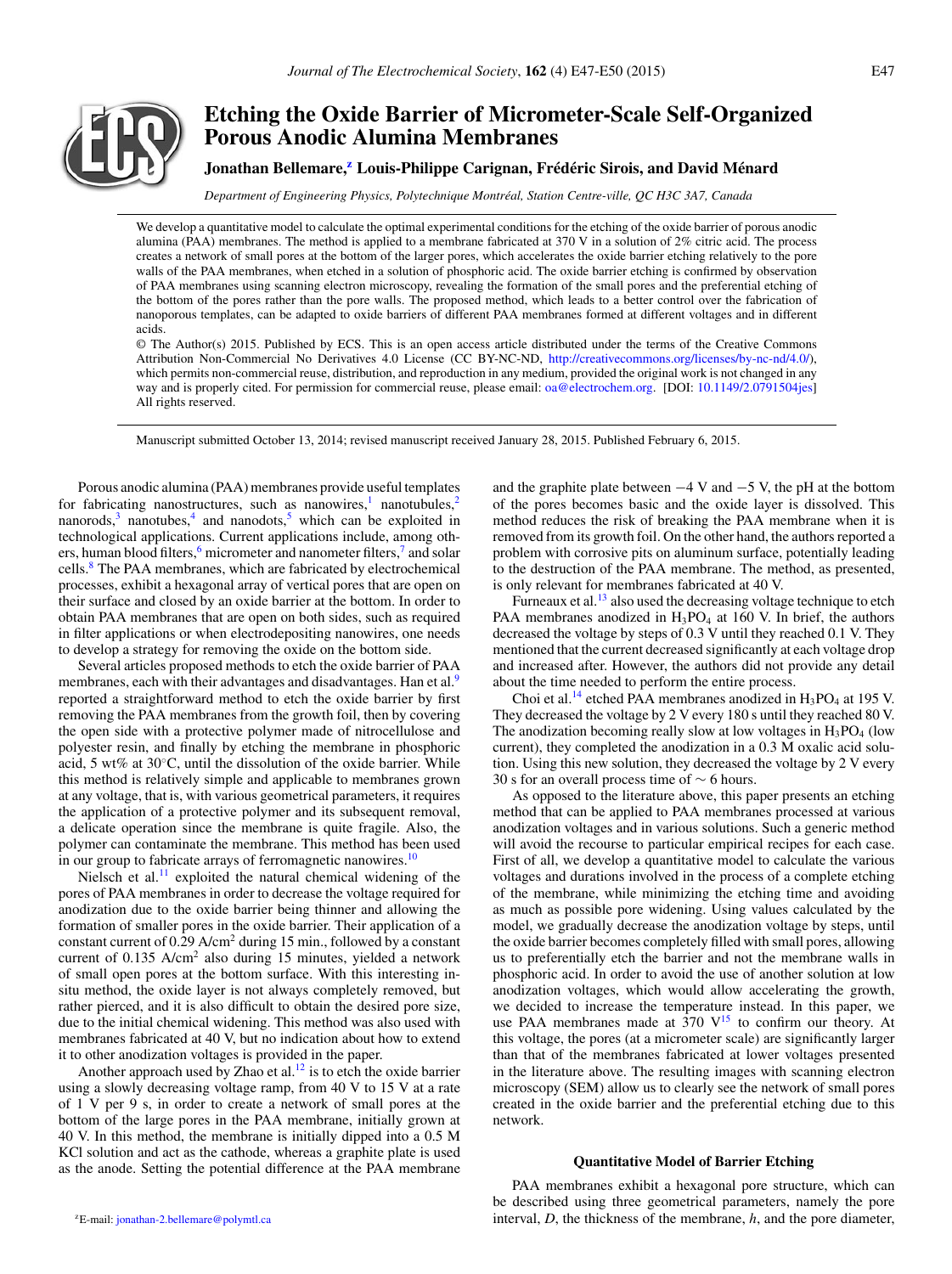<span id="page-3-0"></span>

**Figure 1.** Schematic representation of a PAA membrane grown on an aluminum foil.

*d*, as shown in Fig. [1.](#page-3-0) Control over these parameters can be achieved during the fabrication of the membranes. For instance, it has been shown that pore intervals are directly proportional to the anodization voltage of the PAA membranes.<sup>16[–18](#page-5-16)</sup> On average, the pore interval increases by 2.5 nm/V, and can be expressed as

<span id="page-3-2"></span>
$$
D = kV, \tag{1}
$$

where  $V$  is the voltage and  $k$  is a constant that may slightly differ de-pending on the anodization solution and its type (mild or hard).<sup>[19](#page-5-17)</sup> Also, the membrane thickness is related to the total charge involved in the process. Time integration of the anodizing current allows calculating the total anodizing charge, *Q*. Reference [16](#page-5-15) proposes a relationship between the thickness of the membrane and the anodizing current described by Eq. [2,](#page-3-1) i.e.

<span id="page-3-1"></span>
$$
h = \frac{M}{6e\rho N_A} \frac{\int_0^T I(t)dt}{A},
$$
 [2]

where *M* is the molar mass of alumina,  $e$  is the elemental charge,  $\rho$  is the density of alumina,  $N_A$  is Avogadro's number,  $T$  is the anodization time,  $I(t)$  is the current as a function of time, and  $A$  is the anodized surface of the aluminum sheet.

Using values for alumina  $(Al_2O_3)$  in (2), i.e.  $M = 101.96$  g/mol and  $\rho = 3.97$  g/cm<sup>3</sup>, and using the fact that the anodizing charge *Q* is the time integral of the anodizing current, one can rewrite Eq. [2](#page-3-1) as

$$
h = K \frac{Q}{A},\tag{3}
$$

where the membrane thickness  $h$  (in  $\mu$ m) is proportional to the anodizing charge *Q* (in mC) and inversely proportional to the anodized surface *A* (in cm<sup>2</sup>), and where  $K = 4.44 \times 10^{-4} \text{ }\mu\text{m} \cdot \text{cm}^2/\text{mC}$ .

The pore diameter value was obtained empirically in Ref. [20.](#page-5-18) Its value is approximately one-third that of the average inter-pore distance. It is possible to further adjust the pore diameter by postetching of the PAA membranes in phosphoric acid.

Assuming a hexagonal structure, the surface density  $\sigma$  of pores can be related to the pore interval by

<span id="page-3-3"></span>
$$
\sigma = \frac{2}{\sqrt{3}D^2}.\tag{4}
$$

Substituting Eq. [1](#page-3-2) in Eq. [4,](#page-3-3) we can see that the surface density of pores is inversely proportional to the square of the anodization voltage, i.e.

$$
\sigma = \frac{2}{\sqrt{3}k^2 V^2}.
$$
 [5]

This relationship will be used below to model the barrier etching process.

Let us now consider our main problem, that is, the etching of the oxide barrier at the interface between the membrane and the aluminum, i.e. at the bottom of the pores. It can be shown that the thickness of this oxide barrier,  $h_b$  is also proportional to the anodizing voltage,  $16$ increasing in average by 1.1 nm/V, leading to

<span id="page-3-4"></span>
$$
h_b = k_0 V. \tag{6}
$$

Any attempts to etch this barrier in phosphoric acid will also etch the pore walls of the membrane. The oxide thickness between two pores is given by the difference between *D* and *d*, which is approximately 0.67  $kV$  assuming a minimum value of  $d = 0.33$  *D*. As the oxide between the two pores is consumed from both sides, we only need to etch ∼ 0.34 *kV* to completely dissolve the pore walls. The value of 0.34  $k$  is 0.85 nm/V, which is smaller than the value of  $k_0$  in Eq. [6.](#page-3-4) This implies that the pore walls will be completely etched before we pierce the oxide barrier, assuming the same etching rate for both the barrier and the pore walls.

In order to preferentially etch the oxide barrier at the bottom of the pores, we can create a network of small pores in the oxide barrier: this allows increasing the dissolution rate of the barrier as compared to that of the pore walls. For this, we reduce the voltage from 370 V to 110 V by steps of  $\Delta V_d = 15$  V. For each decrement of 15 V, we must use the right amount of anodizing charge: not enough charge prevent small pores to grow fast enough, whereas an excessive anodizing charge leads to the formation of a new membrane under the oxide barrier of the original PAA membrane. Therefore, we aim to only anodize a thickness  $h_b = k_0 \Delta V_d$  as inferred from Eq. [6.](#page-3-4) The anodizing decrement charge,  $Q_d$ , corresponding to this thickness, can be deduced from Eq. [3.](#page-3-5) Isolating the anodizing decrement charge leads to

$$
Q_d = \frac{k_0 A}{K} \Delta V_d, \tag{7}
$$

<span id="page-3-6"></span>where  $Q_d$  is in coulomb, A is in cm<sup>2</sup> and  $\Delta V_d$  is in Volt. For example, a decrement of 15 V and an area of 18  $\text{cm}^2$  correspond to an anodizing decrement charge  $Q_d = 0.67$  $Q_d = 0.67$  C. Eq. 7 assumes that all the charge takes part to the anodization process.

Calculating the ratio of the surface density of pores at 370 V and 110 V with Eq. [5,](#page-3-7) we find that there are 11.3 small pores for each pore, assuming that the pore growth in the oxide barrier is the same as that of a flat aluminum surface:

$$
\frac{\sigma_{110 V}}{\sigma_{370 V}} = \frac{\Delta V_{370 V}^2}{\Delta V_{110 V}^2} = \frac{370^2}{110^2} = 11.3.
$$
 [8]

The overall process leads to the formation of a network of small pores on the oxide barrier at the bottom of the larger pores, with a pore interval of  $D_{110\,V} \approx 300$  nm and an oxide barrier thickness of  $h_{b110\,V} \approx 120$ nm (Fig. [2\)](#page-3-8) compared to  $D_{370\,V} \approx 1000$  nm and  $h_{b370 V} \approx 400$  nm for the original template.

<span id="page-3-5"></span>Once the network of small pores is formed, one must calculate the etching time required to completely etch the oxide barrier. This is achieved by calculating the thickness of alumina to be etched and dividing it by the etching rate. In Fig. [2a,](#page-3-8) we see that the farthest point of oxide to be etched is located at the center of the triangle of side  $D_{110 V}$ . This distance is  $h'_g = D_{110 V} / (2 \cos(\pi/6))$ . Considering that this point has a depth of  $h_{b110 V}$ , as shown in Fig. [2b,](#page-3-8) we can estimate

<span id="page-3-8"></span><span id="page-3-7"></span>

**Figure 2.** Schematic representation of a small pore network formed at the bottom of a PAA membrane (a) Small pore network separated by a pore interval  $D_{110}$   $V$  (b) Cross-section view of a pore in which a small pore network is formed.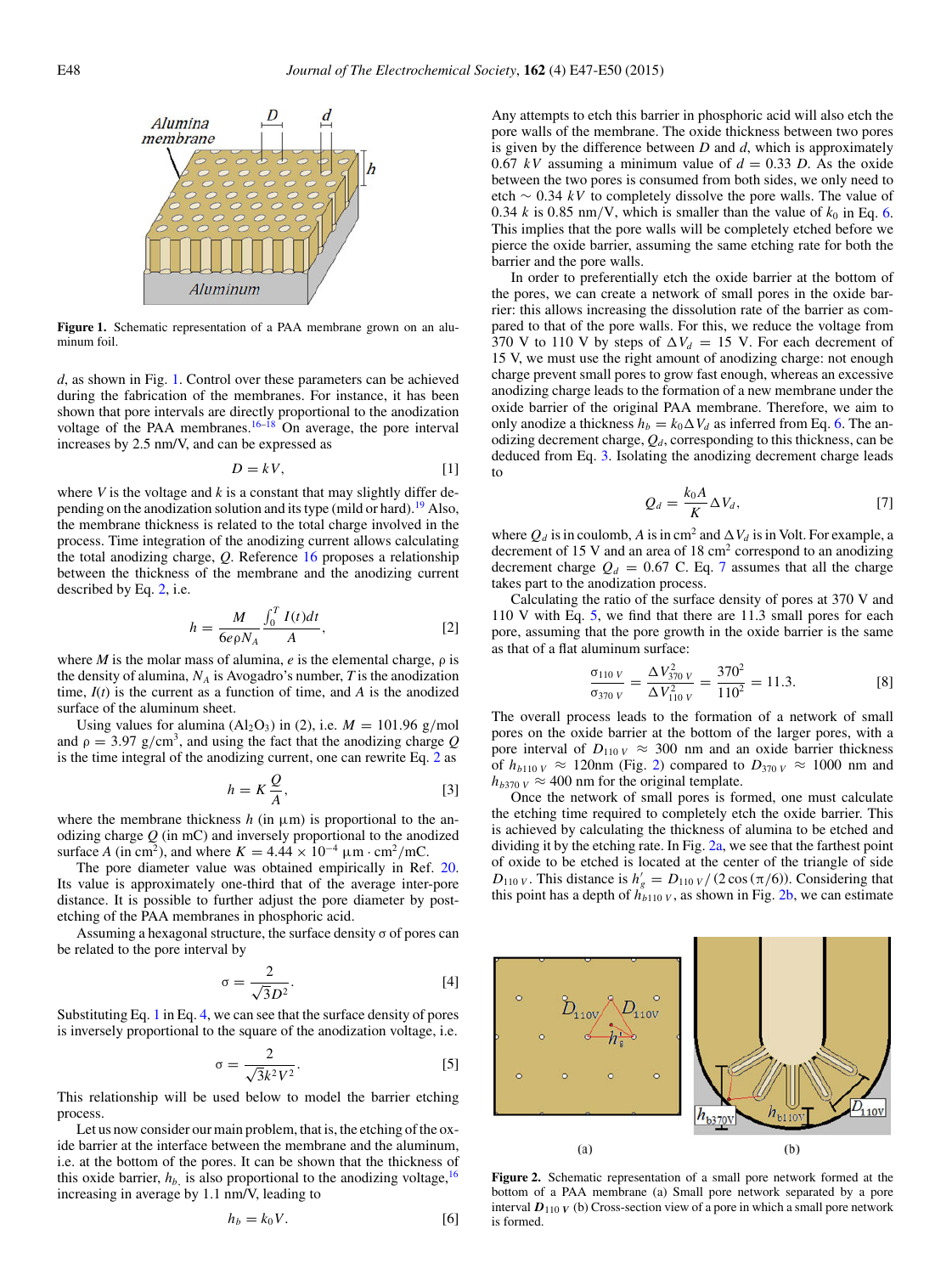the maximum thickness to be etched using

$$
h_g = \sqrt{\left(\frac{D_{110 V}}{2 \cos\left(\frac{\pi}{6}\right)}\right)^2 + h_{b110 V}^2}.
$$
 [9]

With values  $D_{110 V} = 300$  nm and  $h_{b110 V} = 120$  nm, we find  $h_g$  $= 211$  nm.

Using a solution of phosphoric acid 0.8 M heated at 50◦C, for which the etching rate was previously determined to be 4.1 nm/min., we calculate for a thickness of 215 nm a total etching time of 53 minutes.

## **Experimental**

We have fabricated PAA membranes using a voltage of 370 V in an electrolyte of citric acid 2% wt maintained at  $20^{\circ}$ C.<sup>15,[17](#page-5-19)</sup> The experimental setup used a voltage source 450 V / 2 A and a 1 L solution of citric acid in an isothermal bath maintained at constant temperature, regulated within  $\pm 0.1$ °C. We used aluminum foils, 120 μm thick, 99.99% purity, from Hitachi AIC Inc. Haga Works. The surface of the PAA membrane was 18 cm<sup>2</sup> and its thickness was  $\sim$ 25 μm.

The formation of the small pores at the bottom of the larger ones was carried in the same electrolyte of citric acid 2 wt%. Initially, the PAA membranes were set to 355 V, i.e. 15 V lower than their anodizing voltage, and the electrolyte bath temperature was maintained at 20◦C, as can be seen in Figs. [3](#page-4-0) and [4.](#page-4-1) The initial anodizing current could be as high as ∼4 mA. This voltage has been maintained until an anodizing charge of  $Q_d = 0.67$  C had passed through the anodizing cell, as calculated in the previous section.

Then, during the following voltage steps, the current always showed the same pattern: a significant decrease of the current, followed by an increase at a rate of 0.5 mA/min to 2 mA/min, depending of temperature and voltage, as can be seen in Fig. [3.](#page-4-0) To accelerate the process, we increased the bath temperature at a rate of ∼80◦C/h, until it reached 80◦C. This temperature rise allowed us maintaining an efficient anodization as we gradually reduced the voltage by steps of 15 V, until we reached a voltage of 110 V. We made sure to let a total anodizing charge  $Q_d = 0.67$  C pass through the cell at each step. In this particular case, at the end of the anodization process, a total charge of ∼10 C must have flowed through the anodization cell.

<span id="page-4-0"></span>

**Figure 3.** Current and voltage recorded during the formation of the network of small pores.

<span id="page-4-1"></span>

**Figure 4.** Temperature and charge transfer during the formation of the network of small pores. The bath temperature was initially set to 20◦C, and increased by ∼80◦C/h, until reaching 80◦C.

Once the small pores are formed in the oxide barrier, the etching is straightforward. We prepared a 0.8 M solution of phosphoric acid heated at 50◦C with an isothermal bath. Considering that the etching rate of alumina in this solution is 4.1 nm/min, we dipped the PAA membrane into the phosphoric acid solution for 53 minutes, as calculated in the previous section.

The characterization of the PAA membrane has been achieved as follows. We first detached the membrane from the aluminum surface, using a solution of perchloric acid 70% ACS reagent from Sigma-Aldrich. Again, the aluminum sheet supporting the PAA membrane constituted the anode, and a sheet of non-electropolished aluminum was used as the cathode. To detach the PAA membrane, we briefly applied a higher voltage than the last anodizing voltage of 110 V, for example 150 V. Note that this involved a high current, requiring the use of a source capable of supplying about 1 A. After a few seconds, the membrane detached itself from the aluminum substrate. The membrane was then examined using a scanning electron microscope (SEM) S-4700. Since the membrane was completely detached (free standing), it was possible to observe both its top and bottom surfaces. In order to look at the cross-section of the pores, however, we fractured the membrane in two pieces.

### **Results and Discussion**

From the quantitative model presented above, we derived a particular recipe for a PAA membrane made at 370 V, i.e*.* according to Eq. [7,](#page-3-6) we have to let a total charge of ∼0.67 C flow for each 15 V step in order to create a network of small pores in the oxide barrier. This recipe was implemented to confirm that the model indeed leads to a complete and a preferential etching of the oxide barrier rather than etching of the pore walls. The results presented below confirm that it is indeed the case.

Fig. [5a](#page-5-20) shows the bottom surface of the membrane anodized at 370 V, prior to etching the barrier. The obstructed end of half of the pores, on the right-hand side of the figure, looks like broccoli or cauliflower, due to the presence of the small pores and a slight over-anodization. The other half, on the left-hand side of the figure, does not show over-anodization confirming that we are at the limit between under and over-anodization. To show that the barrier etching was successful, we observed the bottom surface of the PAA membrane